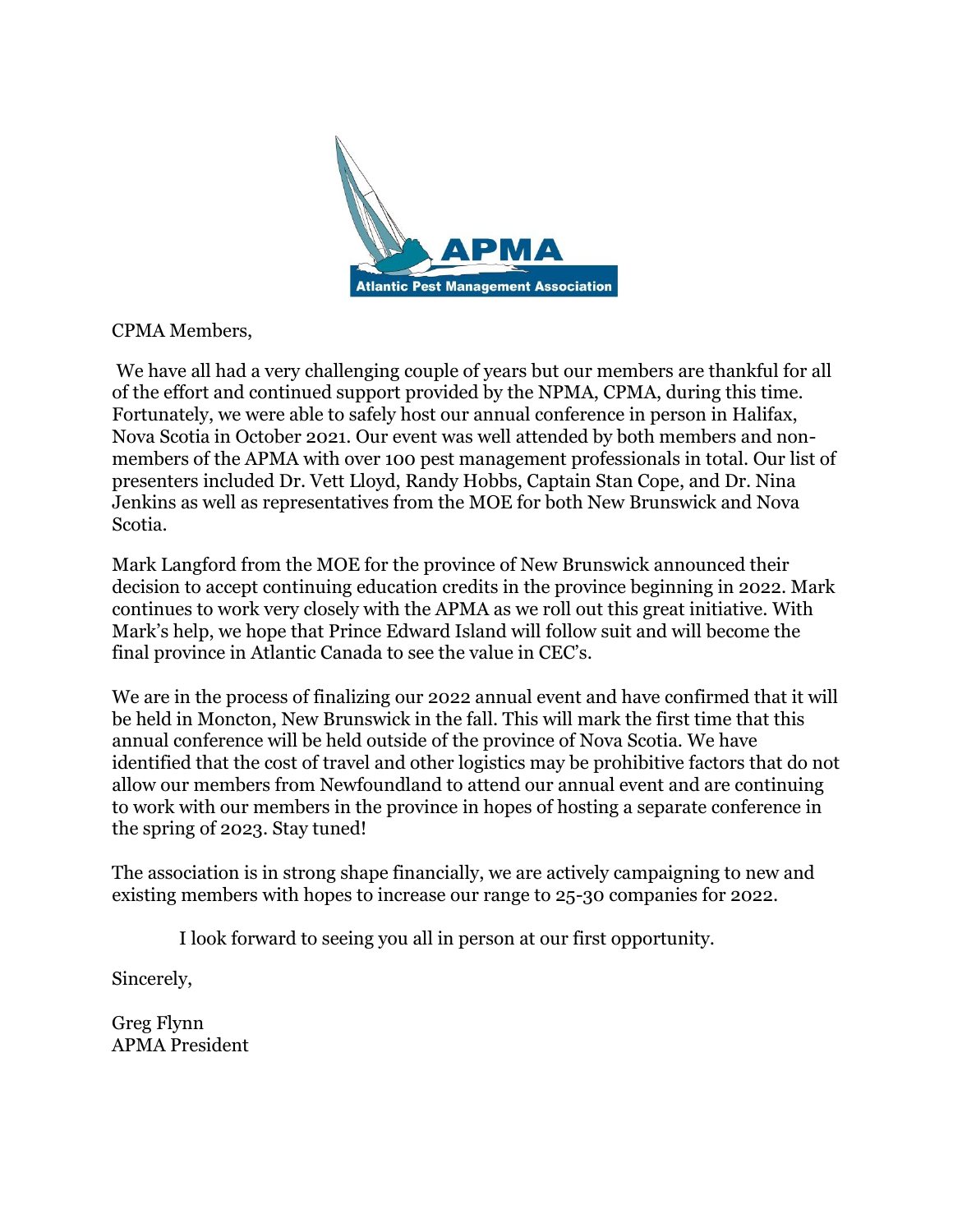## ASSOCIATION QUÉBÉCOISE **DE LA GESTION PARASITAIRE** RAPPORT AQGP

Bonjour,

J'ai pris le flambeau de la présidence en janvier dernier en pleine 3<sup>e</sup> vaque de la pandémie où nous étions tous confinés. Malgré tout, le conseil d'administration a poursuivi ses travaux notamment au niveau du programme de formation et de la certification des spécialistes en gestion parasitaire.

Nous avons tenu cette année, sept (7) rencontres et une rencontre spéciale, tout en maintenant les consultations entre nous par courriel.

Nos rencontres se sont tenues via la plateforme virtuelle Zoom. Ceci à permis à tous les membres d'éviter les déplacements, et nous avons donc consacrer plus de temps à traiter les dossiers de l'AQGP.

La réception enthousiaste du MELCC pour ce projet nous a convaincu que nous allions dans la bonne direction. D'ailleurs le ministère nous a donner une subvention de 25 mille dollars afin de mettre sur pied certaines plateformes de formation en ligne. Nous sommes toujours à la recherche de formateurs et formatrices pour dispenser du contenu qui donnera droit à des crédits menant à la recertification.

Comme vous le savez, nous n'avons pas tenu de congrès à l'automne 2020. Toutefois, nous avons organisé, en avril dernier, un panel dans le cadre d'un avant-midi de formation en mode virtuel.

Nous poursuivons nos objectifs dans le maintien des compétences de tous les membres afin que le savoir-faire et le savoir-être de tous et chacun soient le reflet d'une industrie forte, professionnelle et respectueuse de l'environnement. Par ailleurs, le MELCC révise actuellement la loi sur la gestion des pesticides, plus que jamais l'AQGP sera au cœur de l'action en déposant dans les prochains jours un mémoire dans le cadre de la Commission parlementaire à cet effet.

Tout au long de la dernière année, avec l'aide précieuse des membres du conseil d'administration, nous avons maintenu nos communications auprès de nos membres de façon régulière. Nous les tenions informés des actualités de l'industrie, et plus récemment concernant la règlementation de la ville de Montréal pour lequel nous les avons invitez à nous faire part de leurs commentaires afin de faire front commun et faire valoir nos arguments à la Ville.

En terminant, nous avons remercié certain membres du conseil d'administration qui nous ont quitté Messieurs, Stephan McDonald qui a consacré les huit dernières années au dossier de la reconnaissance de l'AQGP et de l'importance de la formation continue et de pointe pour les futurs spécialistes en gestion parasitaire auprès du MELCC.

Également à Stéphane Sicotte et Alex Dovert qui ont quitté leur poste en cours de mandat pour des raisons professionnelles..

Cordialement,

**Hélène Bouchard** Présidente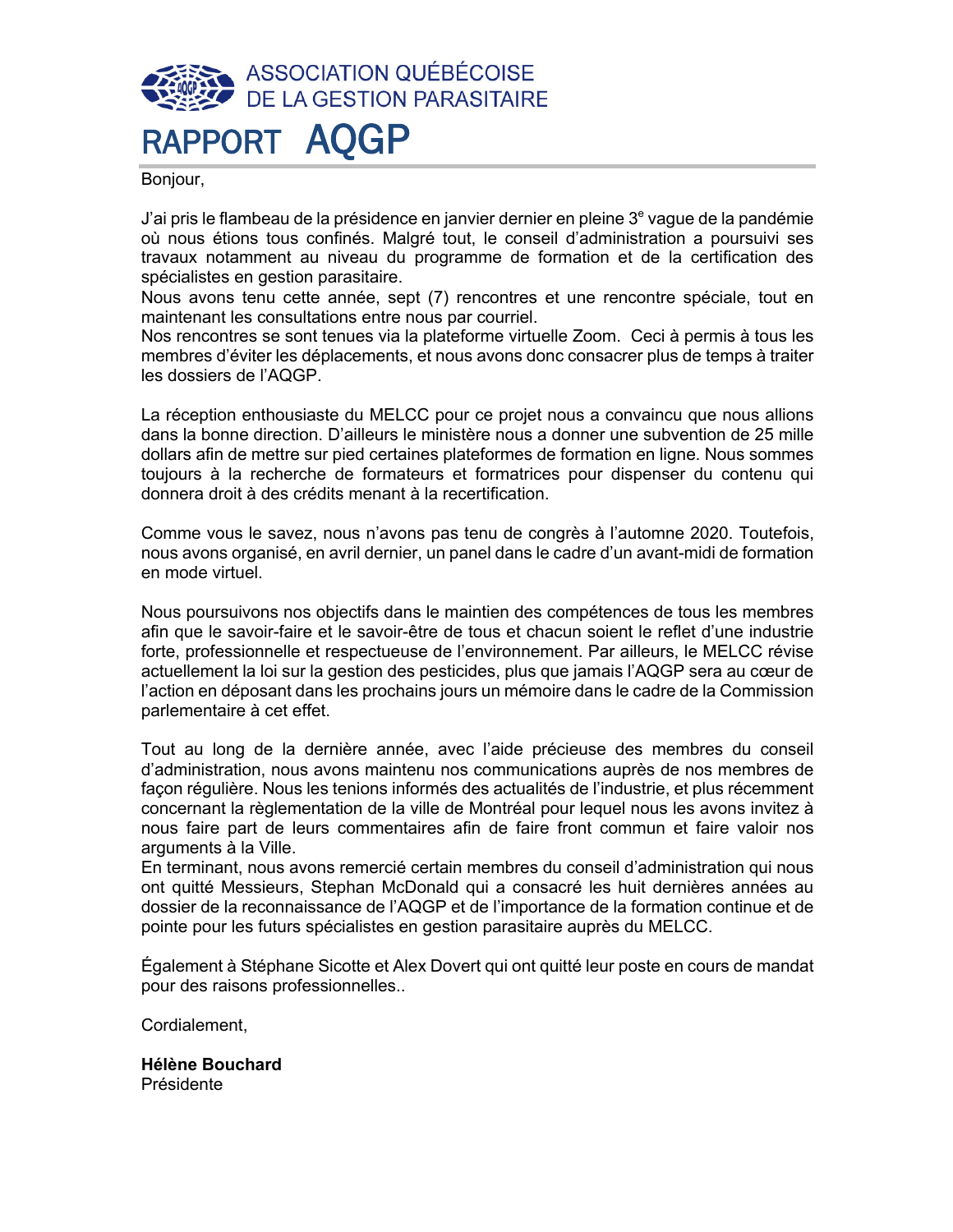*Manitoba Pest Management Association*

*Clint Rosevear President* 



# DIRECTORS REPORT

# FY 2021

*A year focused on continued development.*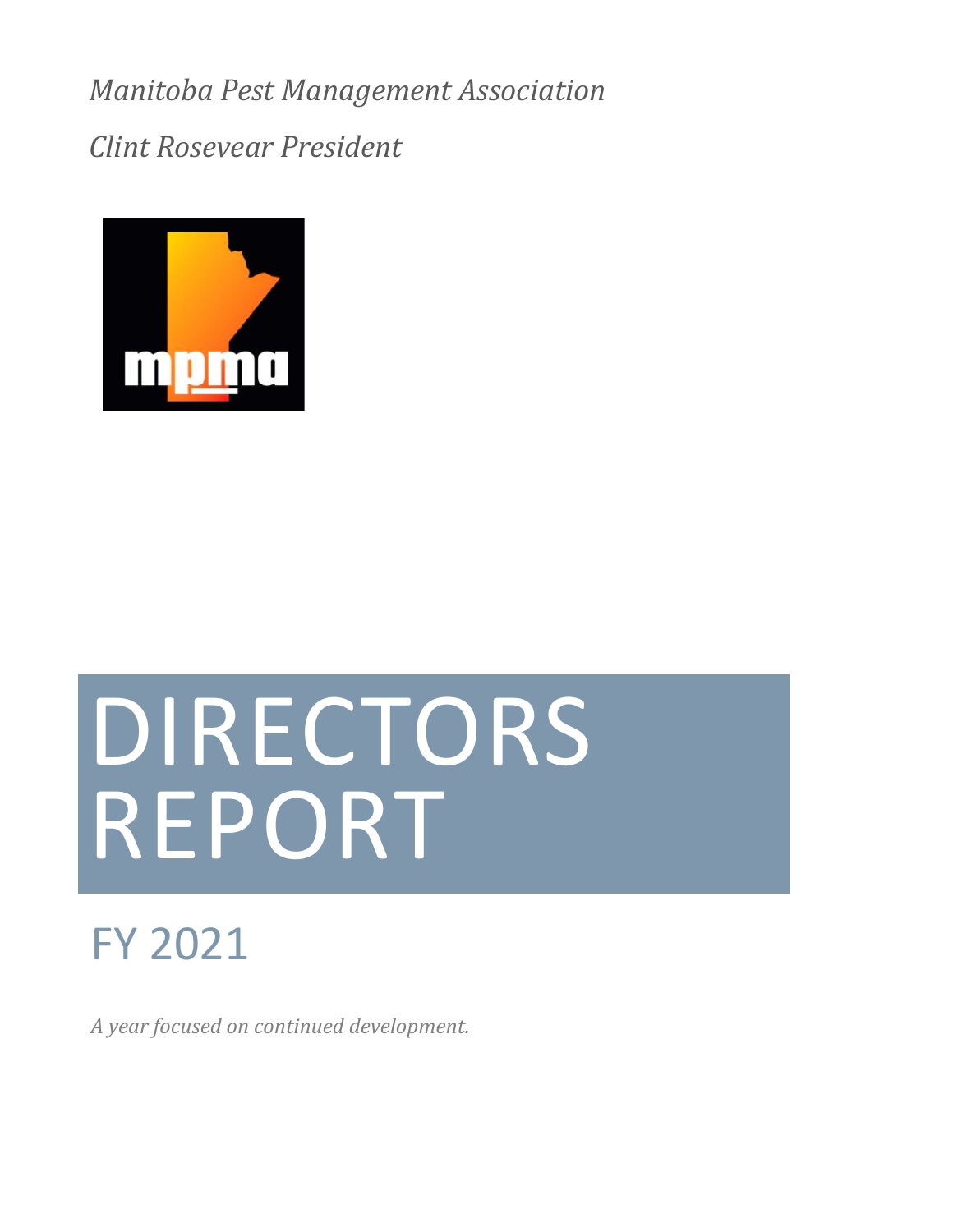# TABLE OF CONTENTS

# Contents

| 2021 General Meeting TBD                   |         |
|--------------------------------------------|---------|
|                                            |         |
| Current Registered MPMA members __________ |         |
| 2022 Goals                                 | $\perp$ |
| MPMA Training Day 2022                     |         |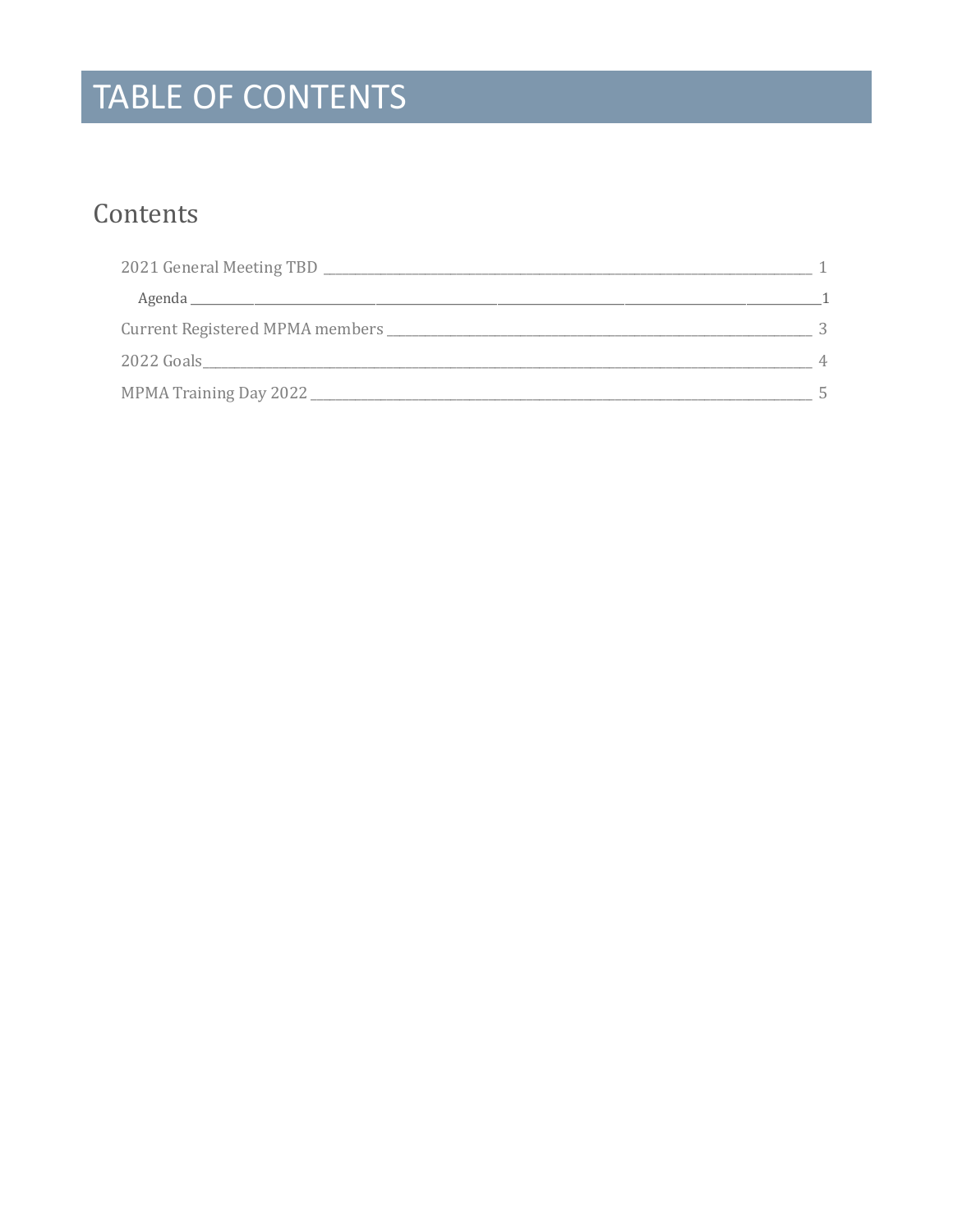### <span id="page-4-0"></span>2021 General Meeting TBD

Difficulties due to Co-Vid prevented a 2021 meeting.

#### <span id="page-4-1"></span>AGENDA

#### **1- Training Day**

- Tentatively Scheduled for Fall 2022
- Potential Topics
	- o Rodents
	- o Regulators -Health Canada/ Province /CFIA
	- o MAFRI- Health Inspections
	- o Ticks
	- o Stored Product Pests
	- o New Products
	- o Safety Presentation- Fit testing/ respirator maintenance
- Potential for monetary sponsorship from companies to present and have tradeshow booth set-ups to display products

#### **2- Finance**

• Additional revenue- Training day monetary sponsorship opportunities from companies for presentations and displays.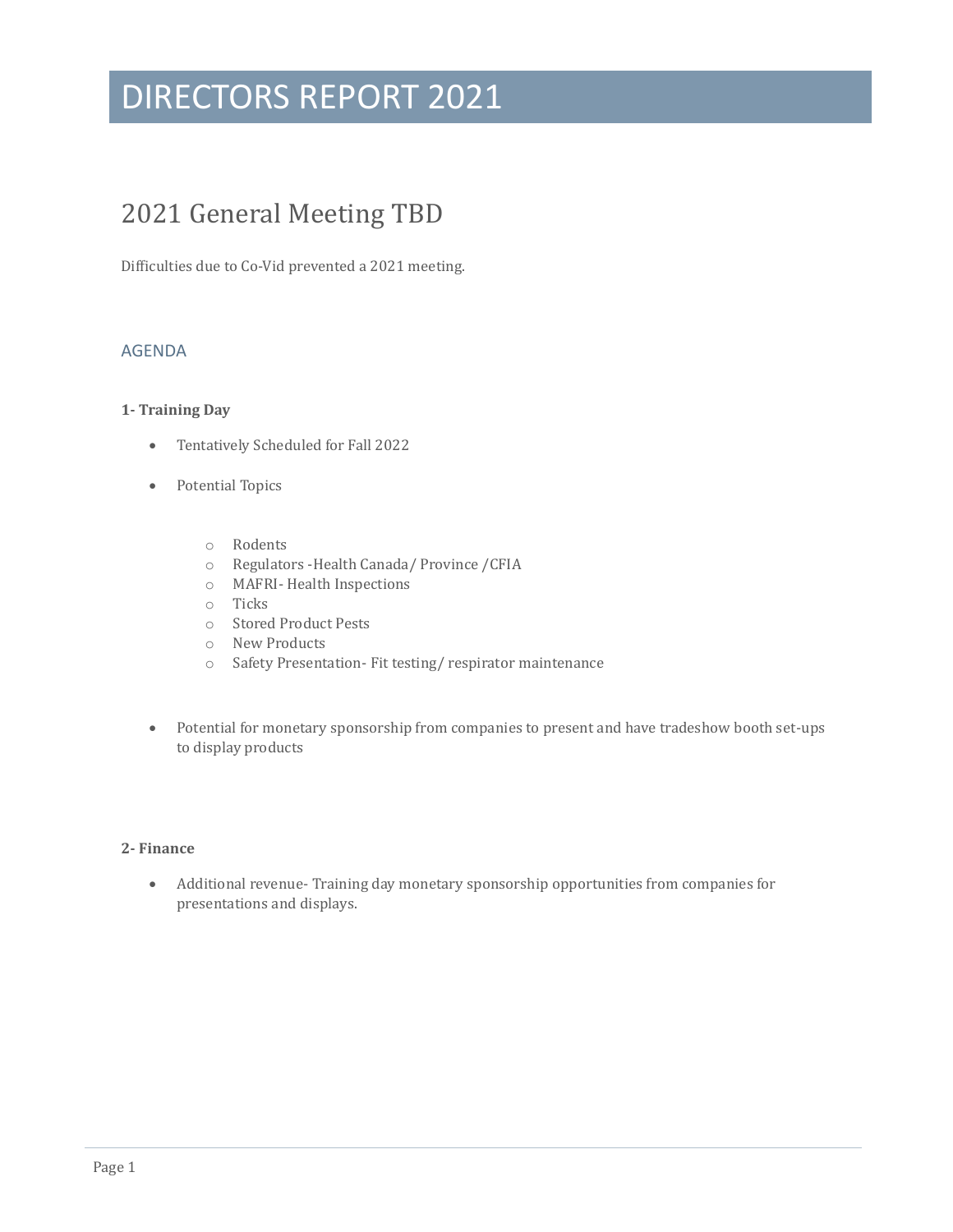#### **2021 Business:**

A ban on the following actions was proposed by the City of Winnipeg based on pressures from Stake Holders such as Special Interest Groups and various Professional Associations.

- Glue Boards
- Kill traps such as snap traps both indoors and outdoors
- Exterior Rodent Use
- Leg Hold Traps
- Wildlife Live Trapping

This ban would have applied to the entire City of Winnipeg.

After many consultations with the City, and other stakeholders the proposed changes that were presented in City of Winnipeg Policy Chamber Meetings were as follows.

- Restricted use of Glue Boards to Pest Control Professionals only.
- Restricted use of Kill Traps on Exterior to Pest Control Professionals only.
- Restricted use of Exterior Rodenticide use to Pest Control Professionals only.
- Restricted use of Leg Hold Traps to Pest Control Professionals after obtaining a permit only.
- Wild Life Live Trapping unchanged, still applicable to Pest Control Professionals and Property Owners.

The draft presented was well accepted by the Chamber Policy Committee, and the stakeholders involved in the process were on board. We are expecting the proposed changes to be finalized soon.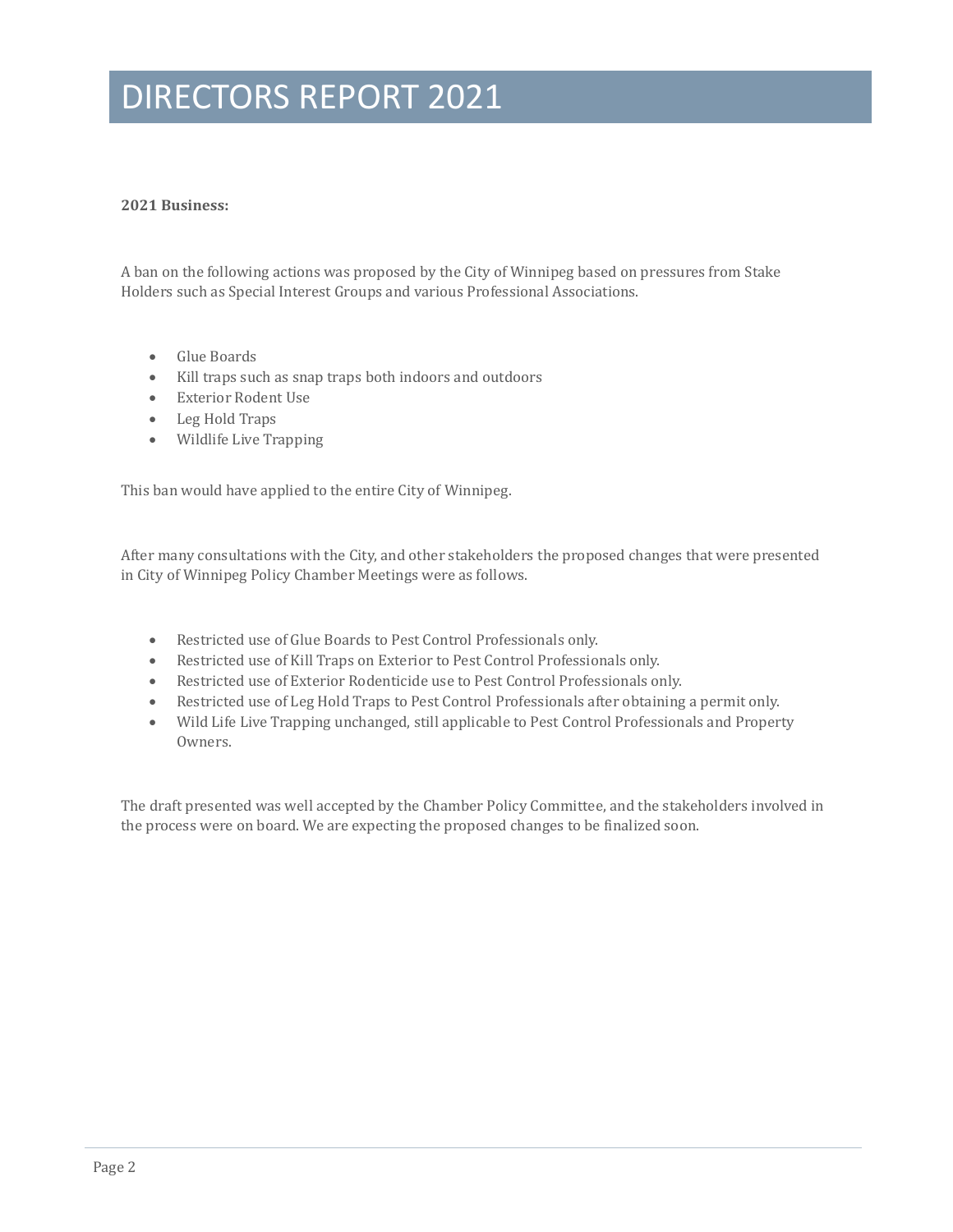# <span id="page-6-0"></span>Current Registered MPMA members

| <b>First Name</b> | <b>Last Name</b> | Company                               |
|-------------------|------------------|---------------------------------------|
| Rob               | Van Der Linde    | AAA Plus Pest Control                 |
| Carrie            |                  | Abell Pest Control                    |
| Johnny            | Bernaldo         | <b>Acme Exterminators</b>             |
| Marcus            | Rondeau          | <b>Active Pest Control</b>            |
| Mike              | Prill            | Ecolab                                |
| Grant             | McConnell        | <b>GEM Services</b>                   |
| Gilles            | Lambert          | Gilles Lambert Pest Control Svc, Inc. |
| Micheal           | Jones            | Responders Pest Control, Inc.         |
| Daniel            | Chura            | Interceptor Pest Control              |
| Debbie            | Labonte          | Low-Cost Exterminators, Ltd.          |
| Clint             | Rosevear         | <b>Orkin Canada Corporation</b>       |
|                   |                  |                                       |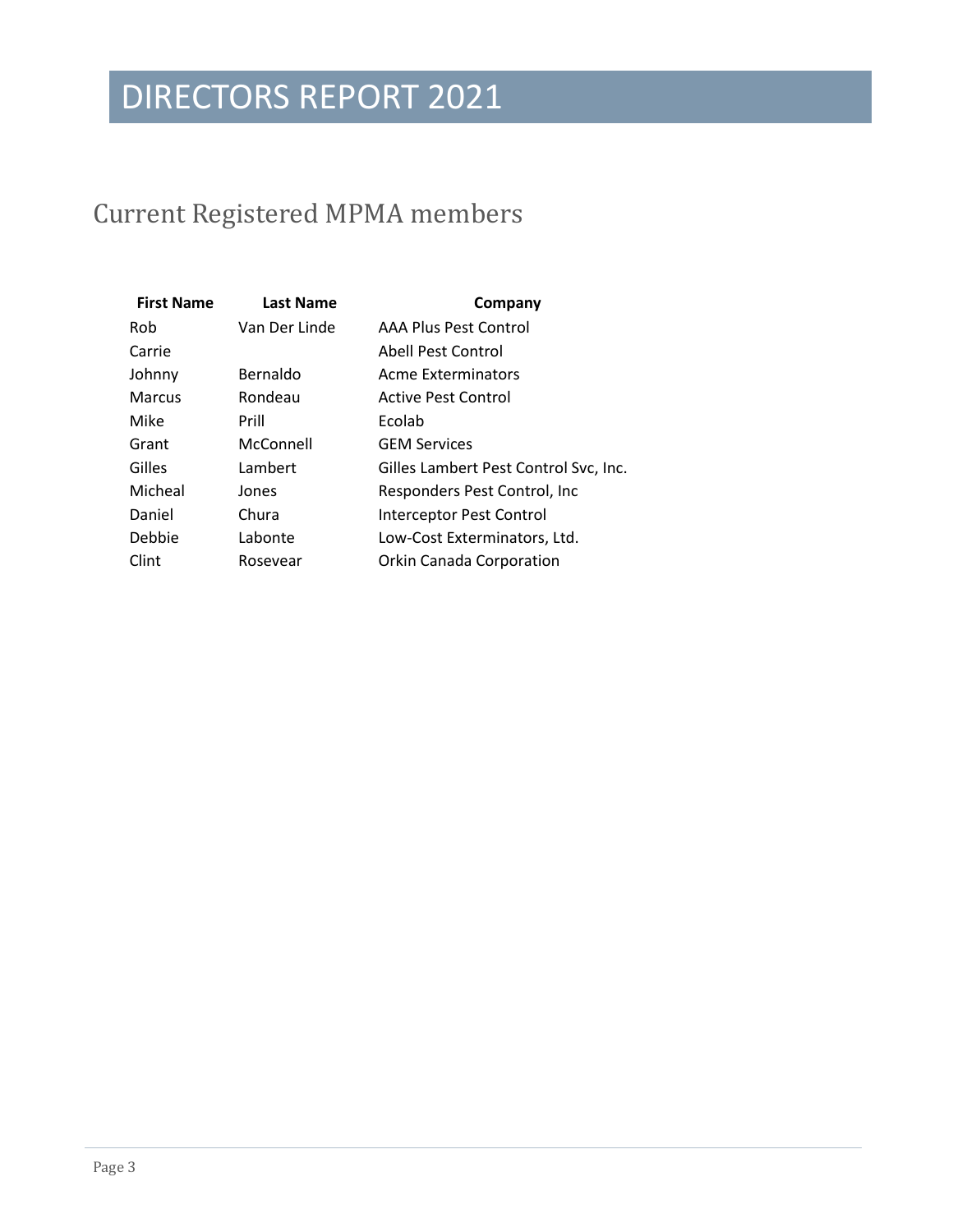### <span id="page-7-0"></span>2022 Goals

- 1) Continue to foster relationships with Assiniboine Community college and Manitoba Agriculture to initiate licensing through CEU program from current testing program after initial exams.
- 2) Continue to foster membership growth and attendance in all MPMA meetings and seminars.
- 3) Grow awareness of the MPMA through various other industries and the "Go to" organization for knowledge and public awareness.
- 4) Focus on MPMA development.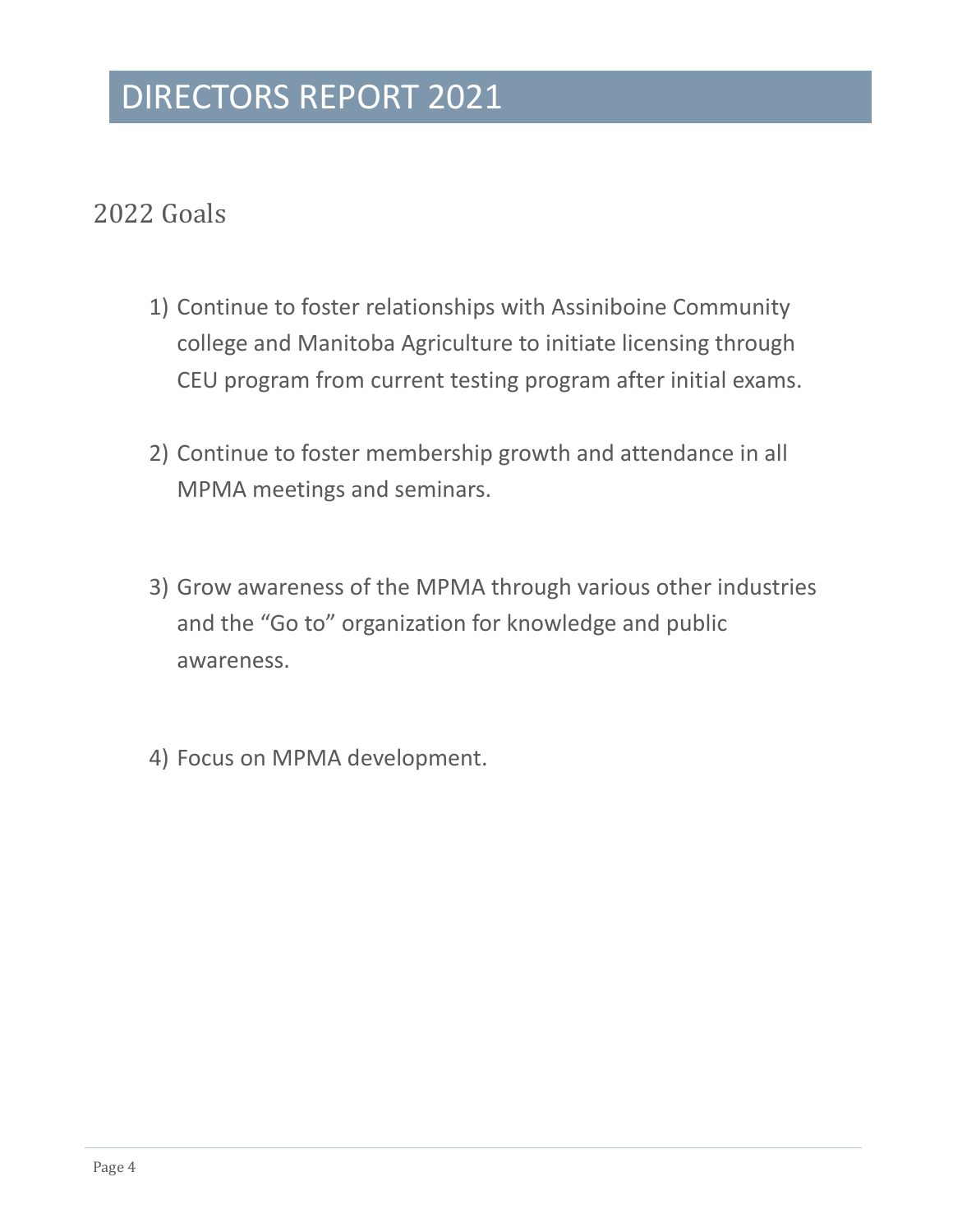### <span id="page-8-0"></span>MPMA Training Day 2022

For our 2022 Training Day we will make it open to all pest control companies operating in Manitoba as well as invite Saskatchewan companies to attend our event. Aside from pest control companies, various Government and Non-Government agencies will be invited to attend.

Training day agenda will focus on Technical aspects of Rodent Control, Roach Control, and Tick Control. We have a speaker commitment from Liphatech to attend and Bayer is currently pending.

Our Training Day will be on a Wednesday to allow for better attendance as agreed by those in attendance.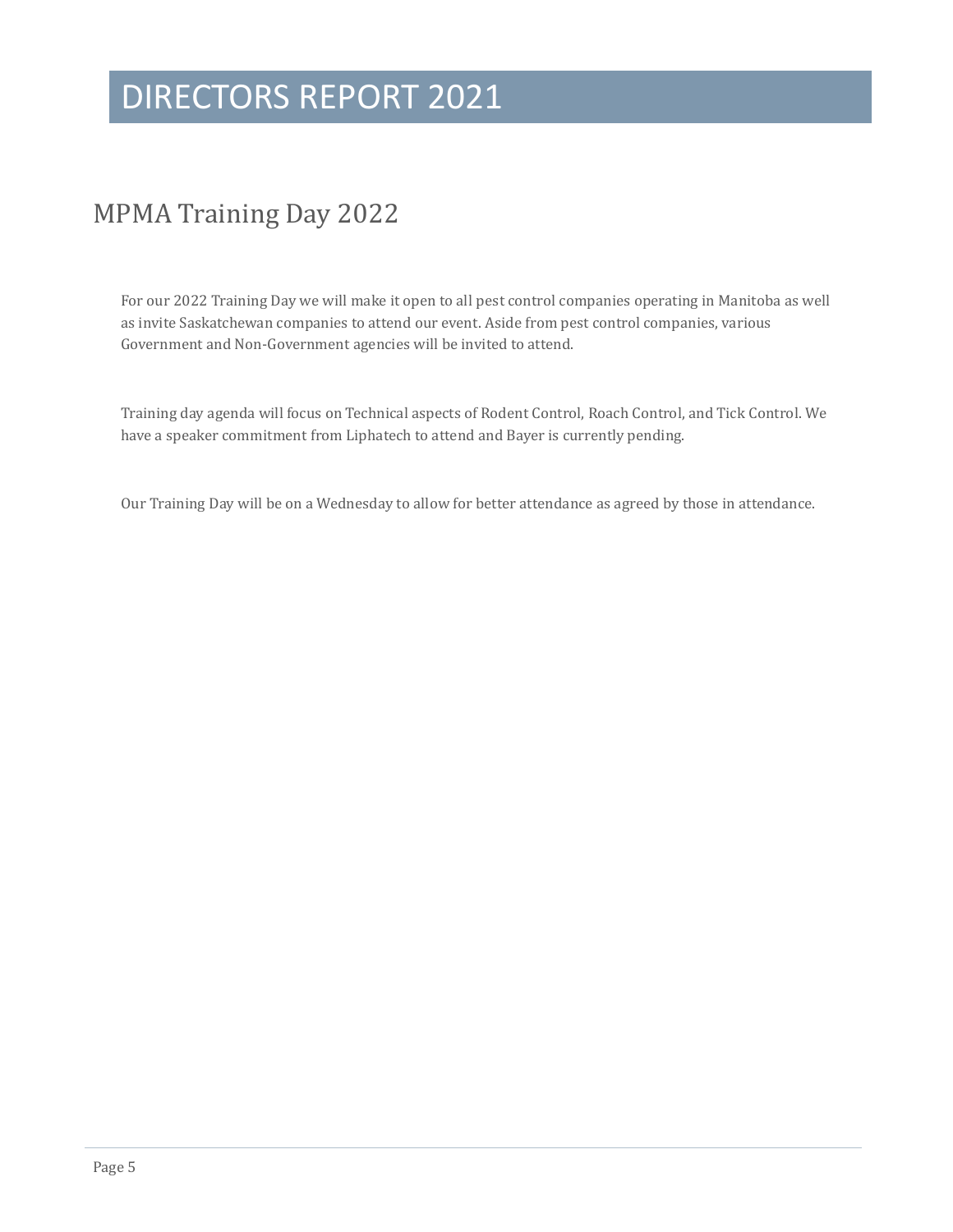

March 28, 2022

On behalf of the Pest Management Association of Alberta and my personal behalf, I want to thank Nicholas Holland, Kent Olsen, Spencer Blunden and Corinne Down for their leadership of the association over the year. I also want to thank the membership of Alberta for their incredible support over 2021.

The Fall 2021 PMAA Virtual Fall Education Session was held on Friday November 19th, 2021. We had a record attendance of over 180 attendees. The sessions ranged from Ants to B&G Maintenance to Rats and some regulatory updates. The success of these sessions virtually is a best practice that perhaps we need to embrace as an industry.

I want to acknowledge that the Relationship with Alberta Environment and the Relationship with the Local PMRA/Health Canada Representatives is at its strongest. I would like to provide an update on two such instances:

- 1. Structural Pesticide Advisory Committee Meeting
	- a. This a meeting organized by Alberta Environment whereby all stakeholders in the structural pest control industry are invited to a meeting to discuss updates from the government, updates from industry and updates from the associations. As an association we get to give feedback to government on potential changes to the regulations of pest control.
- 2. Alberta Residential Landlord Association Lunch and Learn Pest Control Rules/Regulations & Best Practices
	- a. PMAA participated in a lunch and learn organized by ARLA on Thursday March 24<sup>th</sup> where we collaborated with Alberta Environment and PMRA to educate the Property Management sector on structural pest control. This was Presented by Tanya Rushcall, Prov. Pesticide Approvals & Registration Specialist, Alberta Environment and Parks, Alena Frankova, Pesticide Compliance & Enforcement Officer, Pesticide Compliance Program, Health Canada/ Government of Canada and Sameer Thawer, President, Alberta Pest Management Association. There was a total of about 70 attendees in the room.

Sameer Thawer President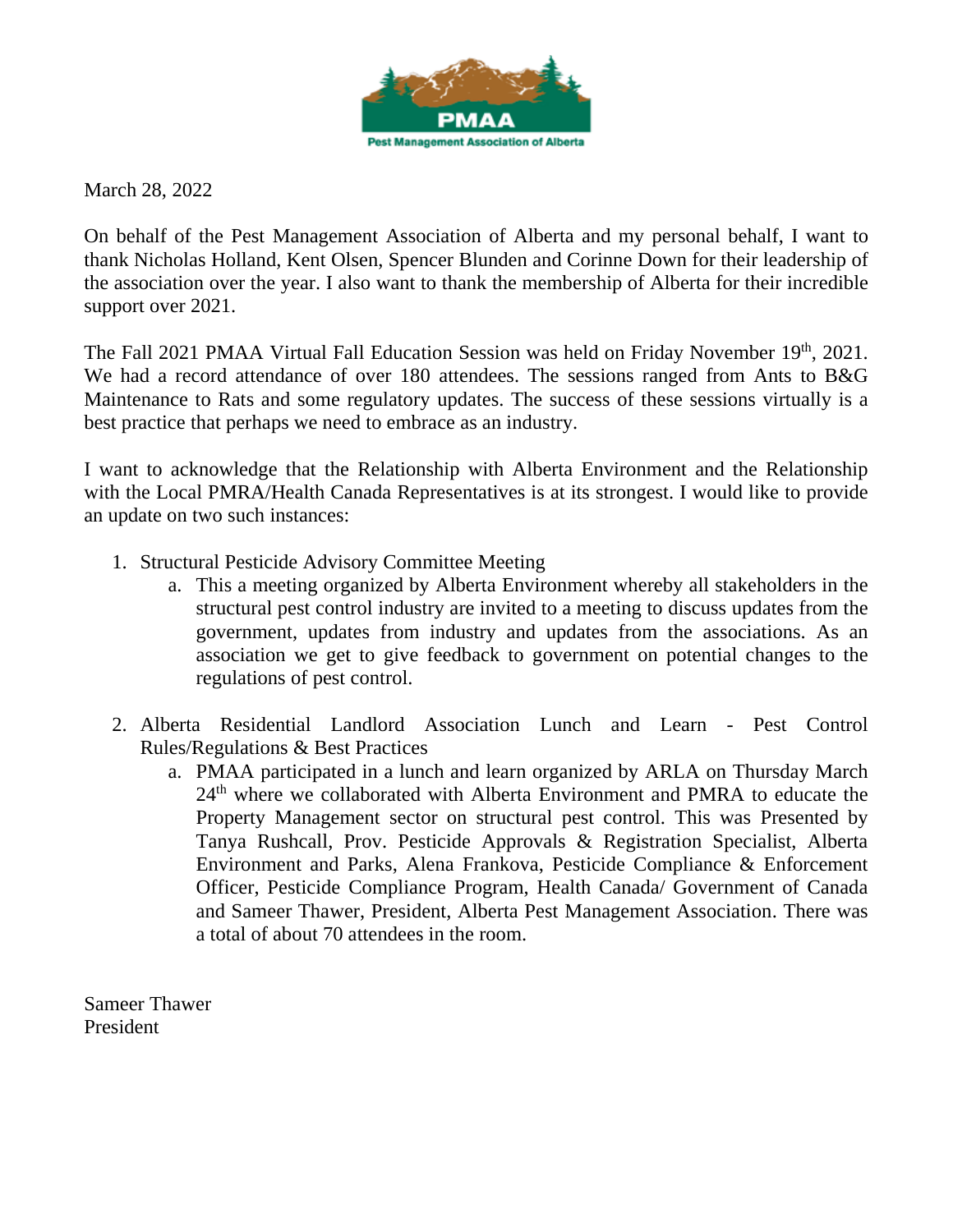



#### SPMA of B.C. Update March 2022

The SPMA of BC currently has 78 Members. Our Membership numbers are up from 2021 due to the boards initiatives to boost involvement, and active recruiting.

The board has been working on a training schedule for this year, we will be holding six training sessions in 2022.

**Covid-19:** The SPMA BC's continuing engagement with government and other stakeholders we have fostered a better understanding for the importance of the work we do for the communities we serve so we have not had the service interruptions seen in 2020.

**Pest Control Products Bans** Our association has been working closely with the BC MoE and community stakeholders on the use of SGARs under the IPM Act. The MoE has passed an 18-month ministerial order enacted in July 2021 that prohibits the use of SGARs. 8 exemptions are made for businesses and services that provide: 1. Health and Health Services

a. Hospitals, emergency care services, primary care facilitites.

2. Public Safety

a. The Department of National Defence (DND) facilities, the Canadian Armed Forces (CAF) facilities, and operations and services that support the Canadian Coast Guard and Coast Guard Auxiliary;

b. Emergency management facilities at local, regional, provincial, and federal levels.

3. Critical Infrastructure

a. Drilling and production, refineries, processing, treatment and completion facilities, storage, distribution network infrastructure and support operations critical in maintaining electricity, drinking water, waste water, oil and natural and propane gas, fuel, petroleum, crude oil and other fuel sources such as heating oil.

b. Gas stations, diesel, propane and heating fuel providers and providers of charging stations for electric vehicles.

4. Food and Agriculture Service Providers

a. Food processing, manufacturing, storage, transportation and distribution of foods, feed products and beverages;

b. Restaurants and other facilities that prepare and serve food;

c. Retail: Grocery stores, convenience stores, farmers' markets and other establishments engaged in the retail sale or provision of food; Includes food banks 5. Transportation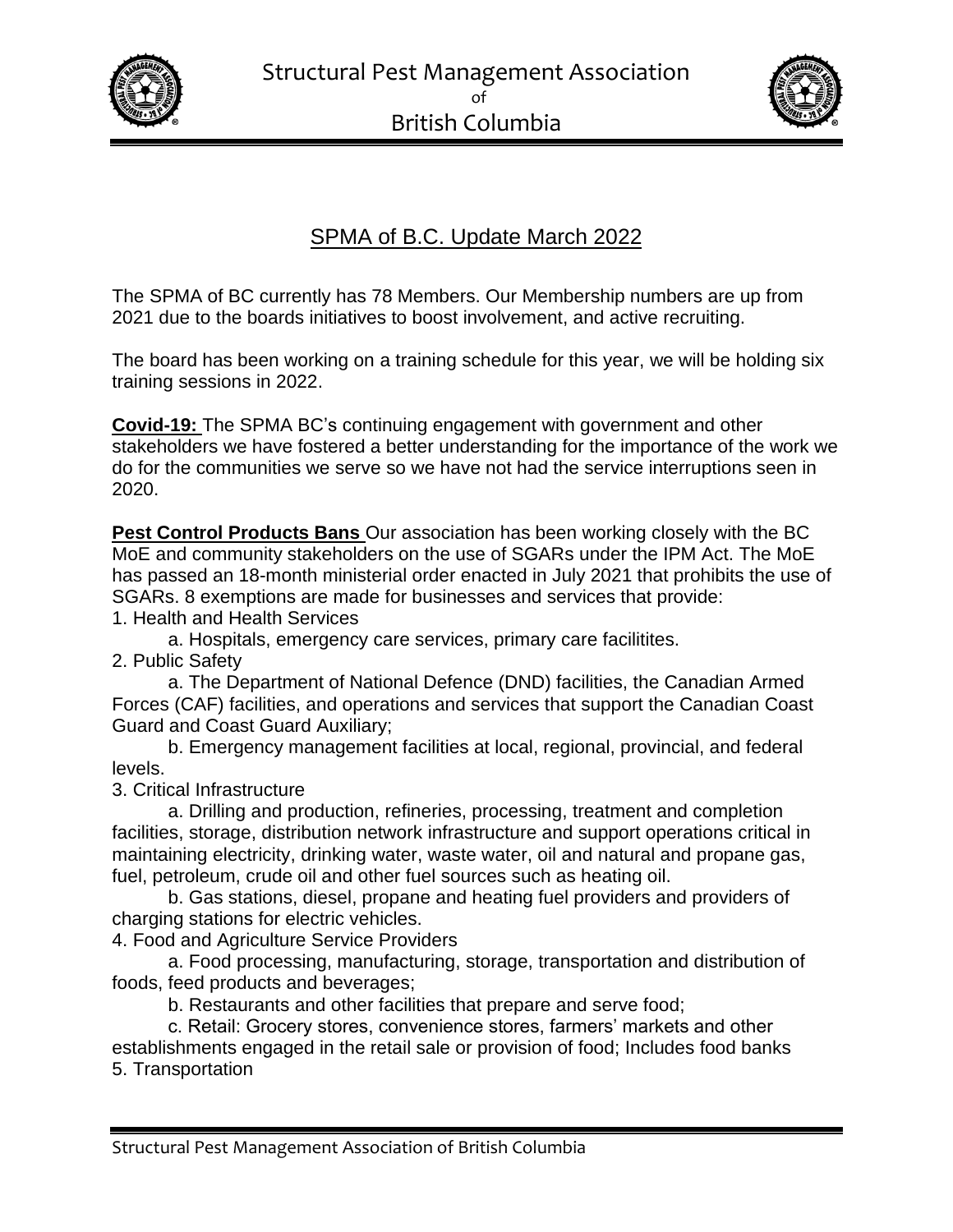



a. Services and facilities that facilitate the interprovincial and intra-provincial transportation of essential supplies, personnel, and services, including port/waterfront operations, road, air and rail operations.

6. Sanitation

a. Waste (garbage and organics) and recycling collection, processing, and disposal.

7. Communications / Information Technology

a. Information technology, radio, cable providers, and telecommunications services, including phone, internet, wireless communications, data centres; satellite operations, undersea cable landing stations, Internet Exchange Points, and manufacturers and distributors of communications equipment.

8. Coroners and those Performing Mortuary and Related Services

a. Coroners and facilities performing mortuary services, including funeral homes, crematoriums, and cemeteries, as well as facilities supporting the appropriate handling, identification, storage, transportation, and certification of human remains

**Pest Management Canada 2021** The SPMA BC would like to thank Michael Bentley and all the support from the CPMA and NPMA in getting PMC 2021 to completion. The challenges that the boards faced putting together this conference was insurmountable, the decision to pivot to an online event was made with enough foresight that it is our belief that we were able to avoid some of the pitfalls that we have all seen in other online events.

Christopher Day President, SPMABC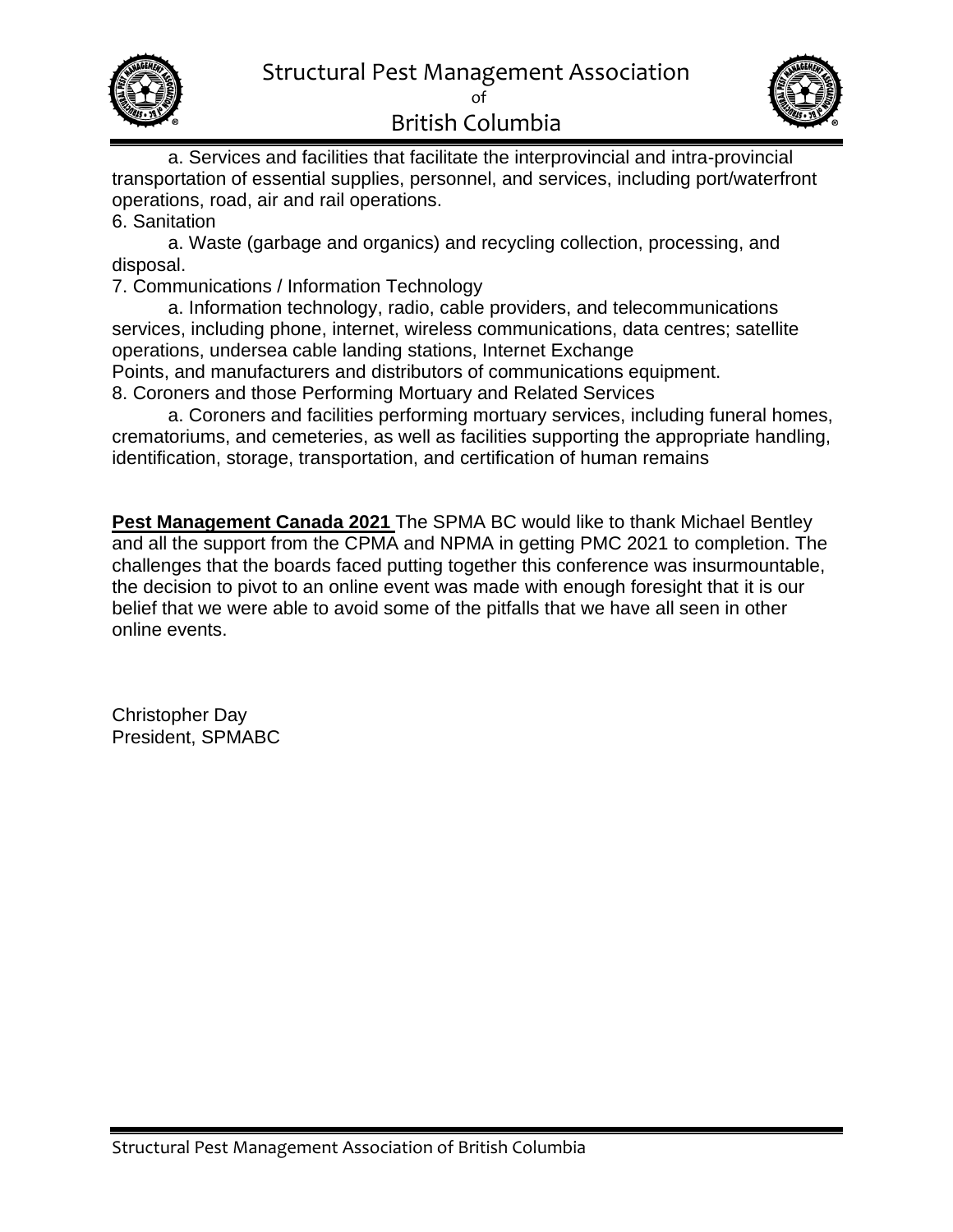

#### **SPMAO Report – March 2022**

One year has gone by with Dusana Bondy as President of SPMAO. This has been a challenging year due to the continuation of COVID and the inability to provide our members in-person training workshops and conferences. However, we have persevered as a board and provided virtual events. SPMAO polled the membership to get feedback on topics – health and safety, bed bugs, cockroaches and stored product pests came up with the most interest. This has been our focus for past events and will continue to be for future training.

We continue to work with the IPM Council as the Structural Representative.

A letter is being drafted to encourage CEC's in Ontario or a potential to find a niche with the newly created Skilled Trades Ontario division of the government responsible for apprentice programs. This may prove to be an interesting path and provide some movement in a positive direction.

The CPMA Board attended and participated in a successful meeting with the PMRA in December 2021. Providing PMRA with use pattern white pages. This letter is being drafted by NPMA based on material Dusana Bondy and Sean Rollo presented during the meeting.

A year in review:

2021 SPMAO Virtual Conference March 24<sup>th</sup>, 2021

- **75** Paid Registrations
- **4** Gold Sponsors / **5** Secondary Sponsors
- Speakers: Dr. Michael Potter, Patrick Lynch, Michael Bentley and Nina Jenkins

2021 Virtual Fall Workshop Series – Every Thursday in November 2021

- **66** registrations
- **3** Gold Sponsors / **4** Bronze Sponsors
- Speakers: Coby Schal, Marty Rabinovitch, Brittany Campbell, Kaitlin Thompson

#### New SPMAO Benefits

• **CFIB Canadian Federation of Independent Business**

SPMAO Membership

- **163** at end of 2021
- **128** Renewed as at 3-23-2022
- **15** New Members